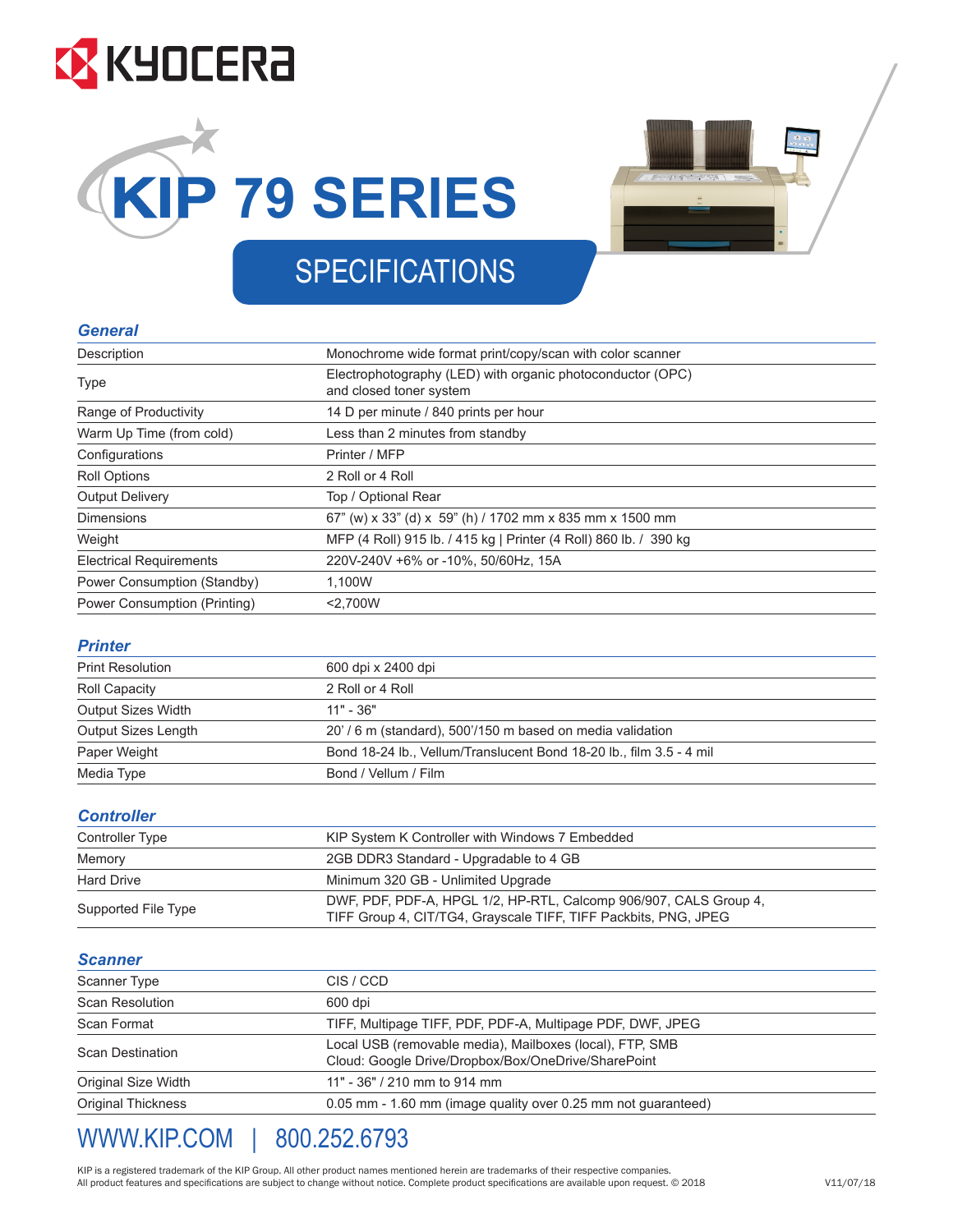



### INSTALLATION

| Space, Electrical, and Environmental Requirements |                                                                            |
|---------------------------------------------------|----------------------------------------------------------------------------|
|                                                   | Weight   MFP (4 Roll) 915 lb. / 415 kg   Printer (4 Roll) 860 lb. / 390 kg |
|                                                   | Dimensions   67" (w) x 33" (d) x 59" (h) / 1702 mm x 835 mm x 1500 mm      |
|                                                   | Electrical (Dedicated)   220V-240V +6% or -10%, 50/60Hz, 15A               |
| Electrical Receptacle   Nema 6-20 R               |                                                                            |
|                                                   | Max. Power Consumption 2,700 W (printing), 1,100 W (standby)               |
|                                                   |                                                                            |
| Room Temperature   50-86°F (10-32°C)              |                                                                            |
|                                                   | Room Humidity   15-85% (non condensing)                                    |

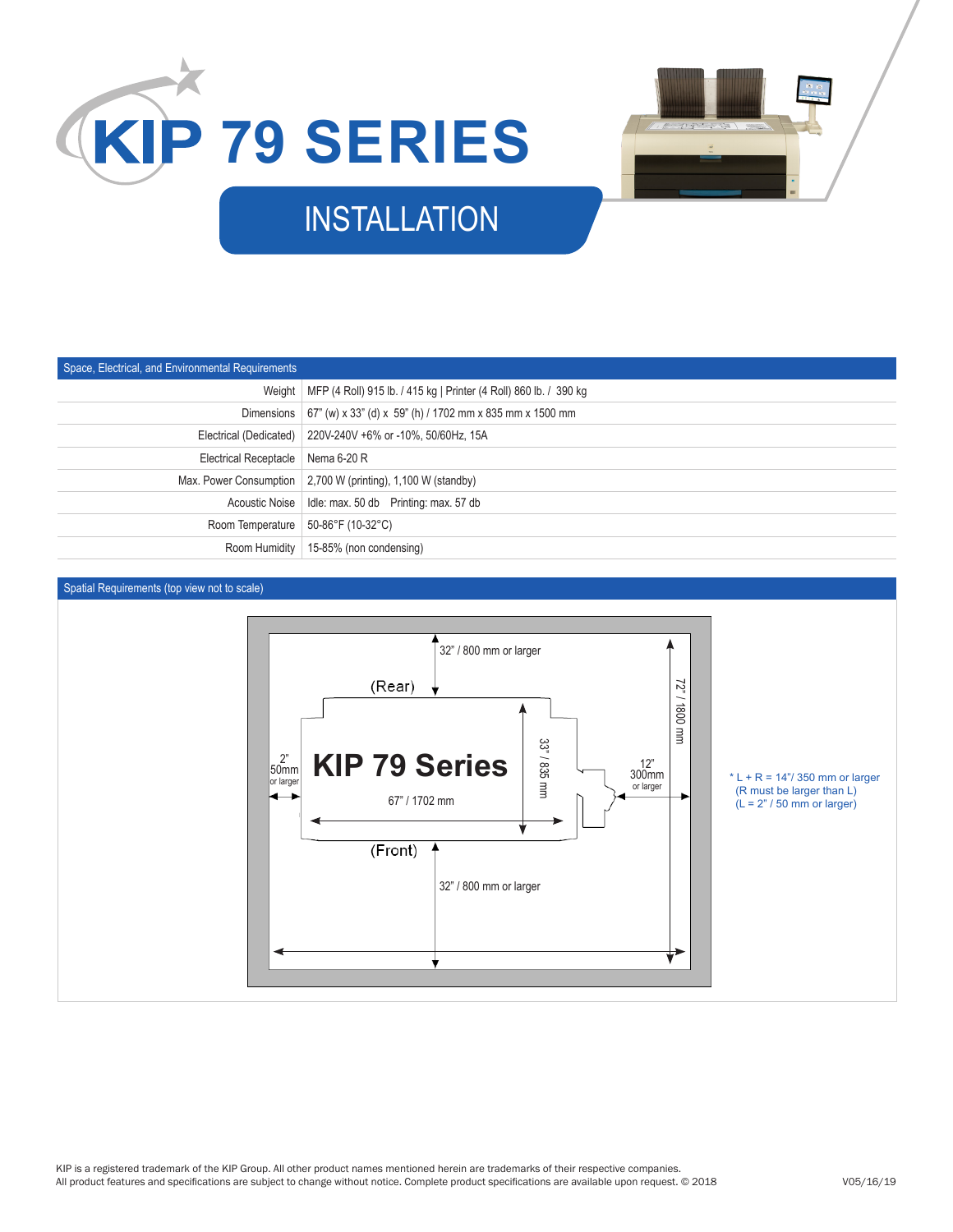





KIP is a registered trademark of the KIP Group. All other product names mentioned herein are trademarks of their respective companies. All product features and specifications are subject to change without notice. Complete product specifications are available upon request. © 2018